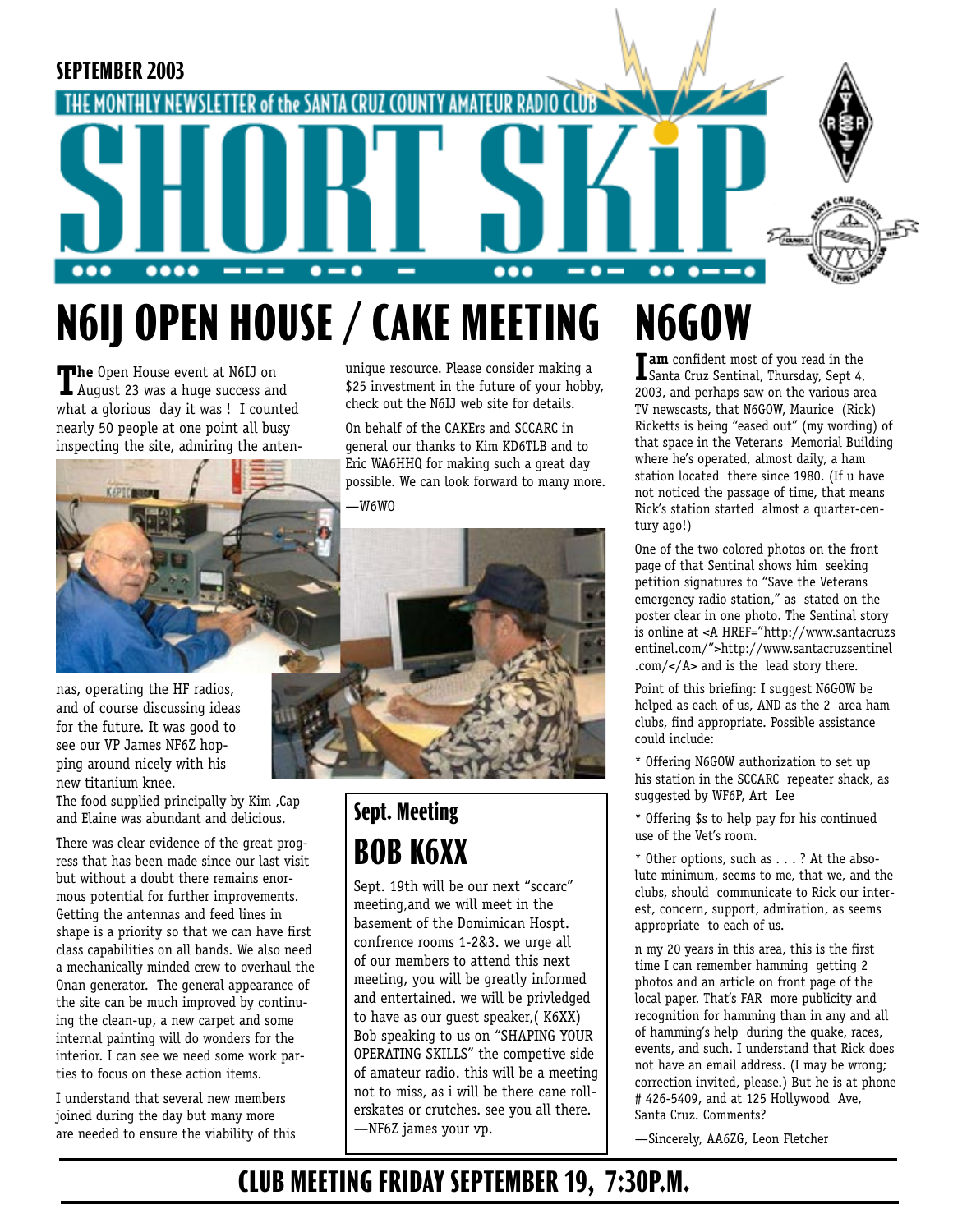Prez Sez



Published 12 times per year. Free to members. *Santa Cruz County Amateur Radio Club, Inc.* Post Office Box 238 Santa Cruz, CA 95061-0238

Editor and Publisher Ron Baldwin, K6EXT (831) 419-1025 K6EXT@fireclay.com Columnist: Art Lee, WF6P Writer: Ron Skelton, W6WO Distribution: Elaine Pennell, KE6FRA

## **PROVIDIAN RELAY**

It's that time of year again, where the leaves turn and several hundred runners will make their way from Napa to Santa Cruz on October 12th as part of the Providian Relay!

We're looking for a bevy of volunteers with mobile VHF capability (APRS optional but encouraged) to staff 5 exchange points ranging from the summit of Highwa7 9 where it intersects Highway 35 through the Granit Construction Company site in Felton for approximately nine hours apiece. We're looking for a large number of operators so we can break shifts at reasonable points; the more volunteers we have, the less we'll have to work!

Radio volunteers provide emergency and tactical communication for race volunteer workers; typically we provide a back-up channel for their existing cell phones, which in the past have been, as one might expect, somewhat effective. The Relay Zone Captain for our Zone has been an outstanding person to work with, and very appreciative of our efforts in the past, so it's an excellent opportunity to come out, sharpen our operating skills, and make a good impression. Typically, the SLV ARES also uses this as our official ARRL Simulated Emergency Test (SET).

If you're available, please contact Ray Rischpater, KF6GPE, via email or telephone. (Email is preferred; I'll be out of town off and on for the next week or so, and I might not get your phone messages). Please let me know what hours you can work, and whether or not you can monitor APRS or provide a tracker or both. Thanks & 73 de KF6GPE!

**Now** that the summer is drawing to a close and propagation is picking up, it's time for another great meeting! I think this has been one on the clearest most beautiful summers I can remember. I hope you all had as much fun as Sue Ann and I have had. I see great changes ahead for Amateur Radio now that the WRC-03 has made the requirement to send and receive Morse code optional for the privilege of operating above

MHz on the amateur bands. I don't think anyone can dispute the usefulness of CW or it's popularity. It's amaz-

ing to think of the impact Morse code has had on our history. Indeed, CW is a most efficient mode of operation requiring low power and narrow bandwidth. It's great for the homebrewer with it's relatively simple, less complex and less expensive construction. I have a homebrew kit radio that uses 11 mill amps on receive (0.011 amps). I am glad I learned and am learning Morse code. It has been an exciting challenge. I know I would never have learned it at all if it wasn't a requirement for HF privileges. I believe that all of the modes that amateurs use to communicate are important each with their own special abilities. New amateurs need to be trained in all of the modes including phone and digital to be successful radio operators. I know there are lots of challenges for the up and coming amateur, for example electronic theory, propagation, repeaters and the different modes of FM, AM, SSB, CW, RTTY, Packet, PSK31 and the other digital modes. They are all necessary and have there special place. Amateurs need to be trained and ready to use their skills. Will we be ready for anything if we give any of them up? The more we know the better prepared we will be in the future. Could you work me on my homebrew station sometime? I'll be listening for you. Let me know what you think. I am looking forward to seeing all of you at the upcoming meeting on the 19th. We will have a great time, your friend,—Richard KG6AXD

# **Two Meter Ducting**

Right after the Monday night net on the K6BJ 2 meter repeater, Mark W6ZZZ and Bob K6XX had a short QSO. Then Yuri UT1FG/Maritime Mobile called Bob, but Bob didn't hear him. I called Yuri (about 0305 UTC) and confirmed his call and he told me he was 600 Nautical Miles SSW of San Diego, CA! When I expressed surprise, he confirmed the lacation again. Looking at the map now, I see that put him about 935 statute miles (regular ol' miles) almost due South of Santa Cruz, apparently near Latitude 23degs,24mins,N. Yuri mentioned the fantastic opening on 2 meter FM, and understood when I told him the location of the repeater he was using (Santa Cruz), and my name and call. Phil KE6UWH had a short QSO with Yuri after mine, and Yuri got Phil's name and call too, before they traded 73 as the duct started closing. I found a picture of Yuri UT1FG, captain of the new (one year old) 27,000 metric ton M/V GREENWING on another ham's website from a visit they had together.

# **DIGITAL SCOPES**

Taking a casual look at Digital O'Scopes on eBay made me realize that I had a very unsatisfactory notion of what would be important.

Consider the question of sampling rate.

The HP 54501A is described as a 100 MHz scope at 10 Msamples per second

The HP 54201A is 300 MHz at 200 MSamples/sec

OM Nyquist had something important to say about signal fidelity vs sampling rate which I am sure you understand. What's going on here where the Msa/sec < MHz ?

Then I saw an Instek GDS-820S 150 MHz scope has a 25 Gsa/sec signal acquisition rate "for repetitive waveforms". Hey that seemed way high. Digging further I see this scope has a "real-time sample rate" of 100 MHz. Now I am really confused.

There are other issues such as number of bits, single shot bandwidth, DSP and memory but 'till I can get some clarity on the question of bandwidth and sample rate those questions can wait.

Tell me chaps what's a body to do ?

—Ron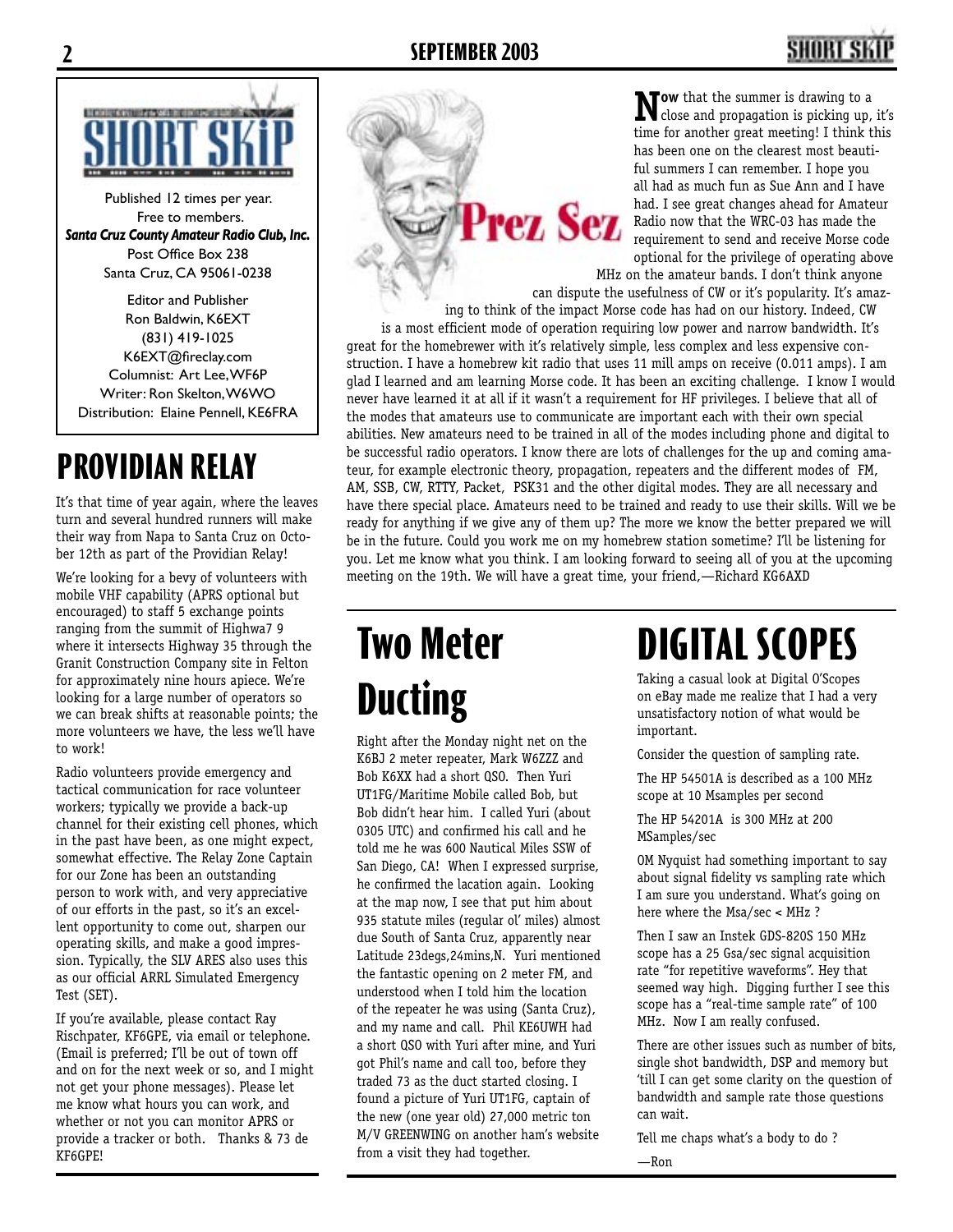

**Ham** radio is fun. We get to meet a lot of nice people and our ham license plates help draw hams into a conversation - whether it be in a parking lot, or on the road. I don't use 2 meters much but have had on-the-road QSOs en route to and from Sacramento. I usually have Donna, AB6XJ, give my brother Stan, KB6SEI, a call as we pass through Pinole. If he's home, we swing by for a cup of coffee and a nice chat. He's a former cruiser sailor, having served aboard USS Saint Louis. He was aboard when Pearl Harbor was attacked on December 7th, 1941. As a seaman at the time, he passed ammunition up to the guns firing at enemy aircraft. He tells the story of a torpedo bomber strafing his ship as he came up on deck. He ducked behind a turret and the machine gun bullets hit the barrel of the main battery (maybe 8" guns). A week later, when things calmed down and they returned from sea, he examined the gun to find that bullets had impacted the metal where he had been standing.

Daughter Joyce, KN6RR, received a phone call in Sacramento, from Al Bigler, WA6WJZ, in Chico. Al was passing a NTS message from a ham in Maine. Joyce didn't know the originator was so it remains a mystery. We'll check it out. However, Al had everything under control. He is totally blind and has been passing message traffic since 1962. I talked to Al and he is net control on the 3975 Golden Bear Net on Friday nights from 7 to 8 PM. When not on ham radio, he tunes pianos for a living!

Daughter Joyce and XYL Donna, AB6XJ, each had to renew their licenses. ARRL sent the forms for Donna but Joyce is not an ARRL member. I sent Joyce the ARRL forms over the internet, then decided that they could both renew electronically with the FCC, cutting out the middleman. W5YI would do the renewal for a fee of six bucks. A few of my attempts to renew with the FCC met with no success. It wasn't easy. I kept at it, working for hours, finally getting the correct procedure down. It took patience,

### **2 SEPTEMBER 2003 3**

but at long last, I was able to renew Donna's. This was only after Joyce sent email to the FCC asking for help (they answered!). I had to follow that procedure, step by step or it was no joy. The computerized process rejected data until each step was completed. Whew! Granddaughter Cheri, KE6BOP needs to renew her license too. Now that we know how to do it, she should get it done.

I helped a friend, Zachary Fruhling, KD6DXA, and his new bride move into their apartment on Felix Street. He had already scoped out the terrain. A creek runs behind the apartment complex with many handy trees to support a hidden antenna. He can get a wire off his back porch and into the trees, drive a ground rod into the moist soil, and work DX! We plan on doing some cw between the Philosophy classes he teaches at UCSC. He built a QRP kit, but I'll use my trusty Kenwood 930. He uses a straight key, has a good fist at about 13-15 wpm.

## **CELL PHONE SYSTEM**

Has anybody studied or obtained hard data on Cellular System performance during disasters? Frequently, the news reports explain that during disasters, ham radio became very useful for communications, partly because the cellular system failed. I would be interested to know and it would be useful for the ARES community to know the mechanisms of failure for the cellular systems during disasters. Some time ago a cellular provider talked at a ham club meeting and explained a little known fact that involved all cell users having a 'priority bit' assigned to their Cellular telephone. This bit is used during disasters to filter out massive use of the system by 'lower priority users', and making it more available to priority users such as professional public safety entities, such as City Governments, Ambulance, Fire Depts, Police Depts, etc. The bit is set or not set at the time of first programming by the seller of the new handset.

Apparently, during a wide spread disaster the Cellular provider can send a command to the cell sites to only allow the high priority users (with the handset priority bit 'set') access to dial tone. To all other users, it just will seem like the Cell system failed, when in reality the filter was applied to prevent overload and lack of access to priority users.

Is this the case? If so, might it be useful and a valid question to allow licensed ham radio operators who own a cellular or PCS phone, to be programmed as priority users? OR: Do the cellular systems simply shut down

from: 1. Massive Overload?

2. Damage to the cell sites?

3. Loss of power to cell sites?

Food for thought..

—73, de Pat aa6eg@hotmail.com

# **Ham Hall of Fame**

**I guess** we shouldn't expect this list of the "famous" to be different than others these days. It is very easy to confuse notoriety with real fame.

While some of the names on that list are well known, just exactly what was their lasting contribution to ham radio? Did they design anything? Did they sponsor legislation beneficial to amateur radio? Did they enhance the public image of ham radio? Did they create literature promoting the hobby? Or, was it just that their non-ham fame and fortune made them well known within the ham world?

There are people on the list who have done those things. Many more names are not mentioned.

Wasn't Marconi the penultimate amateur?

The first transAtlantic ham QSO took place in in 1923. This feat was accomplished with participation of three hams. In Connecticut was Fred Schnell of the ARRL and John L. Reinartz (1XAM, 1QP, K6BJ). Participating in Nice, France was M. Leon Deloy, 8AB. They all used equipment designed by Reinartz.

Reinartz was a prolific contributor to QST and other publications of the twenties and thirties. Reinartz achieved the first trans-continental QSO on 20 M in 1923. He was responsible for numerous technical innovations, and he shared them with other amateurs by publishing in the popular journals of the day. Reinartz held 28 patents in his lifetime.

Then there was Arthur Collins (9CXX) of Cedar Rapids, Iowa. While still a high school student he participated in communications efforts of the first air exploration of the north pole in 1925. In the Arctic, expedition communication was being handled by John Reinartz. The company bearing Art Collins' name commercialized Single Sideband radio in the 1950s and thus hastened its spread to the ham bands.

 There was Tom Carter, W5\_\_\_, whose development of the Carterfone in the 1950s contributed to the breakup of AT&T and eventually to the beginnings of telecommunication deregulation.

How about W9LZX, Clarence Moore, who invented the Cubical Quad antenna?

How could we ignore Edward Bayard Heath, founder of the Heath Company in Benton Harbor? His company may have had the most lasting impact on the hobby. I could go on at greater length, but you get the idea. Name recognition alone should not be the criteria for any "Hall of Fame". But then, I don't think it should be the qualification for high political office either.

—Wayne, KB6KN